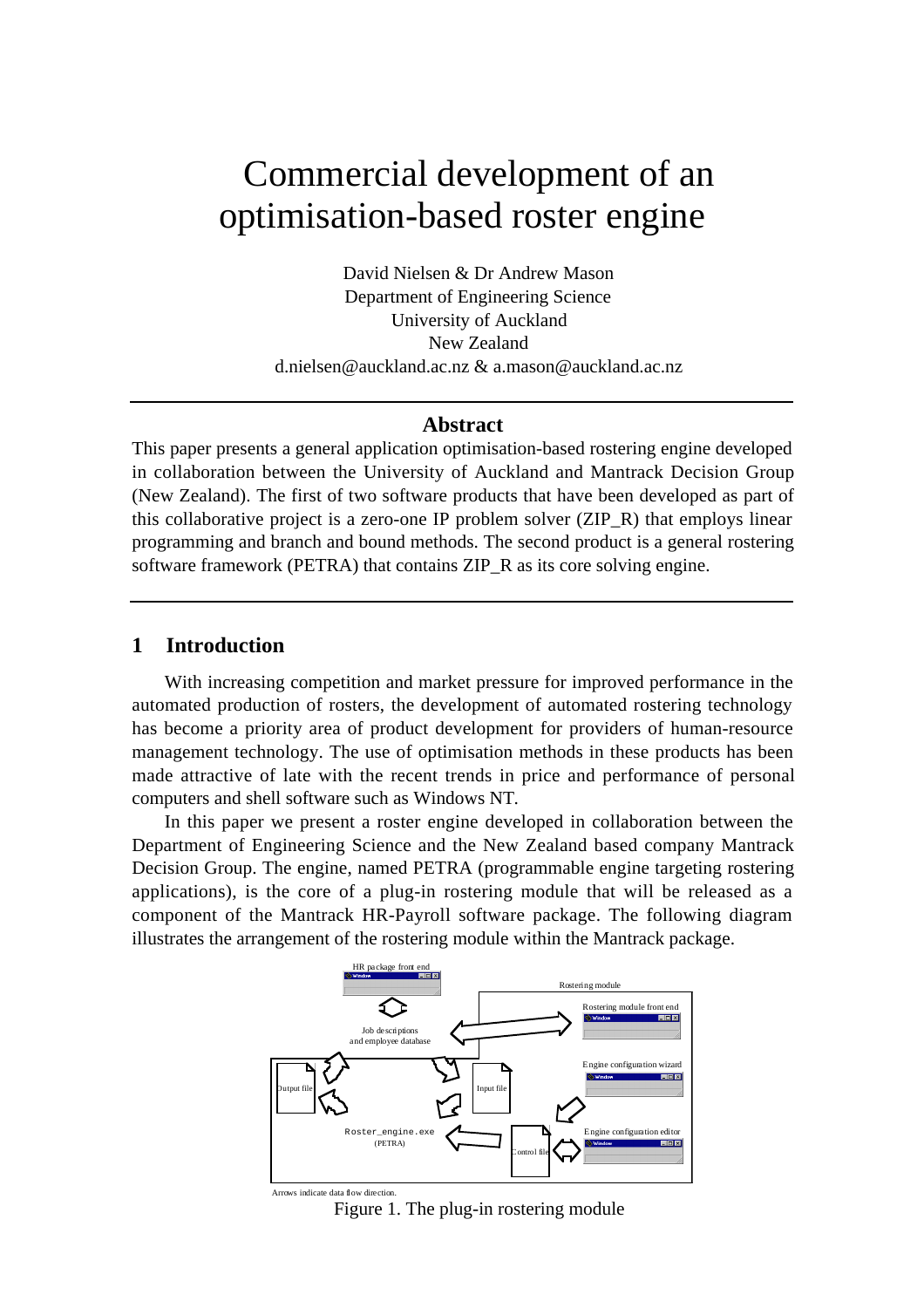We also present in this paper the results of PETRA applied to the roster of one of Mantrack's larger rostering clients.

# **2 Automated rostering and the market**

In this section we discuss some issues of commercial priority that have motivated the development of PETRA.

An implicit goal of automated rostering system development is to achieve full roster automation. In particular the ideal automated rostering product for an organisation will be capable of generating rosters that do not require manual completion. The degree to which an automated rostering system achieves this strongly reflects the value of the system for the rostering client. Indeed, over and above the potentially large saving in labour cost that is often required to manually produce rosters there is also the added value to the organisation in the way that the esoteric 'know-how' of manual roster production becomes the organisation's intellectual property and not that of the roster manager.

With the increasing awareness of quality management in industry an automated roster engine provides an ideal framework for the management of roster regulations and quality. By roster quality we imply quantitative quality assessment using quality metric functions in measurable attributes of both the individual's rosters and the overall roster.<sup>1</sup> In our experience with the development of PETRA we have found that the quality control that we can impose with the methods we have implemented equals and in most cases surpasses the requirements of roster quality management for many organisations.

From the commercial priority that has influenced this project we have recognised that in order for the technology we develop to remain competitive in the market it is important that we adopt methods of software engineering to manage the software development. In the past software developed for optimisation-based roster automation has been limited to academic research projects and as such is specialised for particular applications. In general, this has lead to very effective software for the particular applications and although the design is well documented and reused in other applications there is typically little opportunity for reuse of the development. From our collaboration with the software development team at Mantrack we have appreciated that ideally the automated rostering system should require a minimum amount of additional development or customisation of existing code components in order to achieve a high level of automation for a wide range of rostering clients.

Finally we should note that in contrast to the views held by many operations research practitioners, the priorities of the consumers of roster automation technology in industry are generally less concerned with the software speed. Indeed, many roster managers are content with a relatively slow running application provided that it displays its progress with reasonable accuracy such that that they may manage their time performing other tasks between runs. In the case where the roster is fully automated the roster manager can simply set and forget the roster application. The time while the

 $\overline{a}$ 

<sup>&</sup>lt;sup>1</sup> Note that we may have ambiguity using the word *roster* since it can refer to either (1) the work schedule assigned to a single staff member, or (2) the collection of work schedules that are assigned to the overall set of staff. To avoid this we will consistently refer to an "individual's roster" when using definition (1), and to the "roster" or "overall roster" when using definition (2).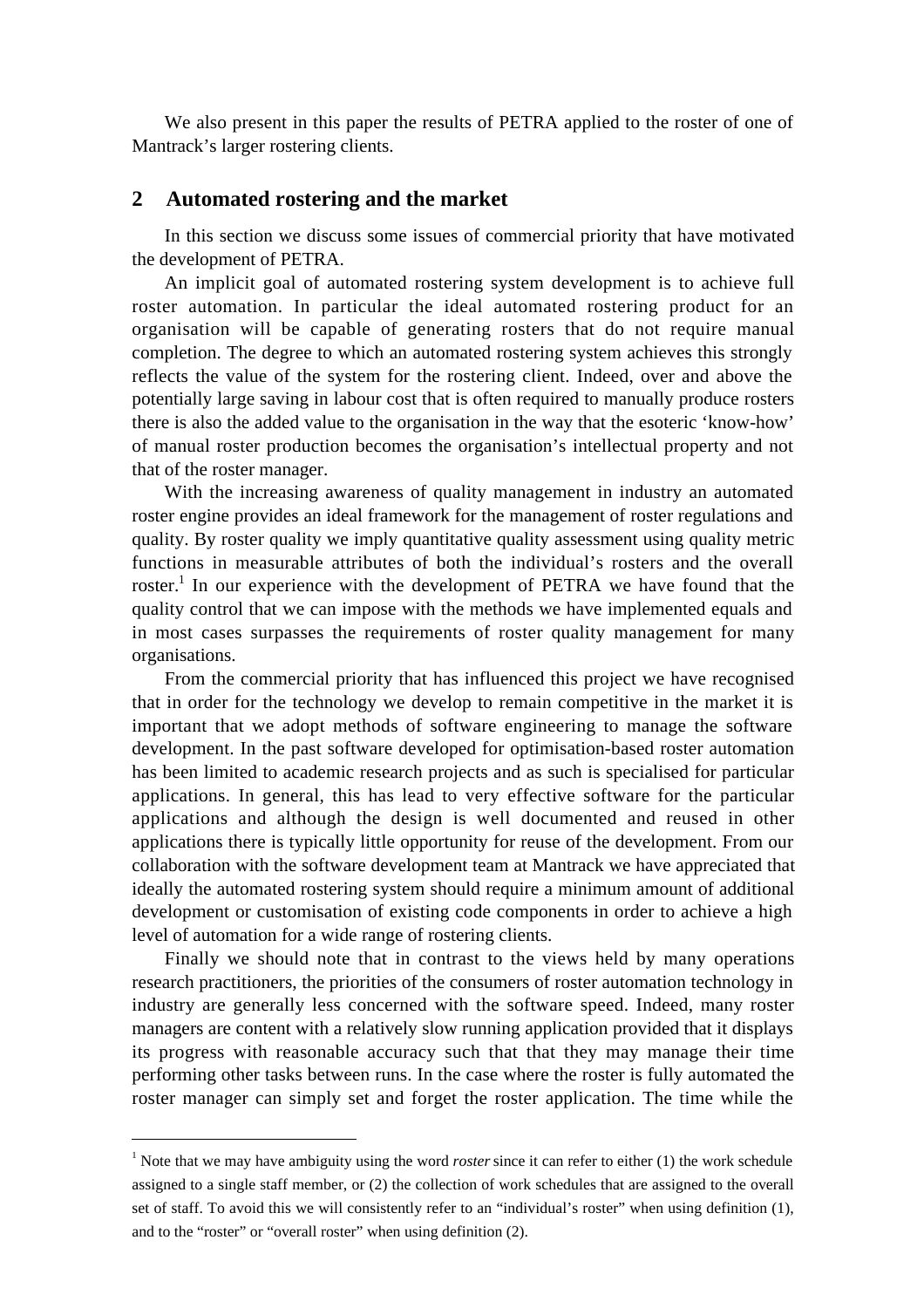roster engine is running is hassle free time that the roster manager can fully dedicate to other tasks.

#### **2.1 The scope of application of the roster engine**

The design specification of the roster engine was simply that we seek to achieve the most generic engine possible within the constraints of the optimisation technology available. So far we have achieved a roster engine that can treat the pair of roster situations that we used to motivate the development. Our present view is that the engine can be successfully applied to the majority of Mantrack's rostering clients by setting the configuration of the roster engine (*see* Figure 1 above). For many of those clients for whom we cannot successfully apply the roster engine we expect to be able to customise it to perform full automation of the roster with a comparatively small amount of additional development.

In its present state of development the roster engine has capability that satisfies the requirements for full automation of the roster for NZ Customs staff at Auckland international airport and the large TabCorp (Australia) roster. A common thread between these rosters and indeed others in the service industry is that (1) there is little pattern in the individual's rosters, (2) there are few strict regulations, and (3) the considerations for quality are those that could be regarded as fundamental to all rosters. We have found that the roster automation market for such rosters in both New Zealand and Australia represents significant commercial potential.

To contrast the relatively straightforward rosters discussed above with those rosters for which we expect to have some difficulty, let us briefly consider an example of the rigorous specifications controlling the roster generation for airline cabin crew. An example of such a specification is an "hours of duty" rule (Day [1]). One such rule requires that a flight attendant must not have allocated more than twenty-nine hours of duty time in any seventy-two hour period. Here we define duty time as the period between when an individual begins and ends work on a day. In other words the rule states that for every hour of the roster we must ensure that the sum of duty hours in the previous seventy-two hours is less than twenty-nine. Note that the features associated with the "hours of duty" rule are an example of what we call an accumulation feature, or simply an accumulation (*see* section 3.1 below).

Rules involving accumulations are generally difficult to impose. We find, however, that in many rosters where automation is of significant commercial value there very few rosters that have such rules. We generally find that the accumulations are governed more in terms of guidelines than strict regulations.

# **3 Optimisation-based roster automation**

In essence, the roster engine uses mathematical optimisation techniques to solve a constrained optimisation problem that reflects the physical roster problem. In particular, we use a generalised set partitioning formulation of the roster problem that we solve using linear programming and branch and bound methods. The following zero-one integer programming problem is a typical statement of a roster set partitioning problem.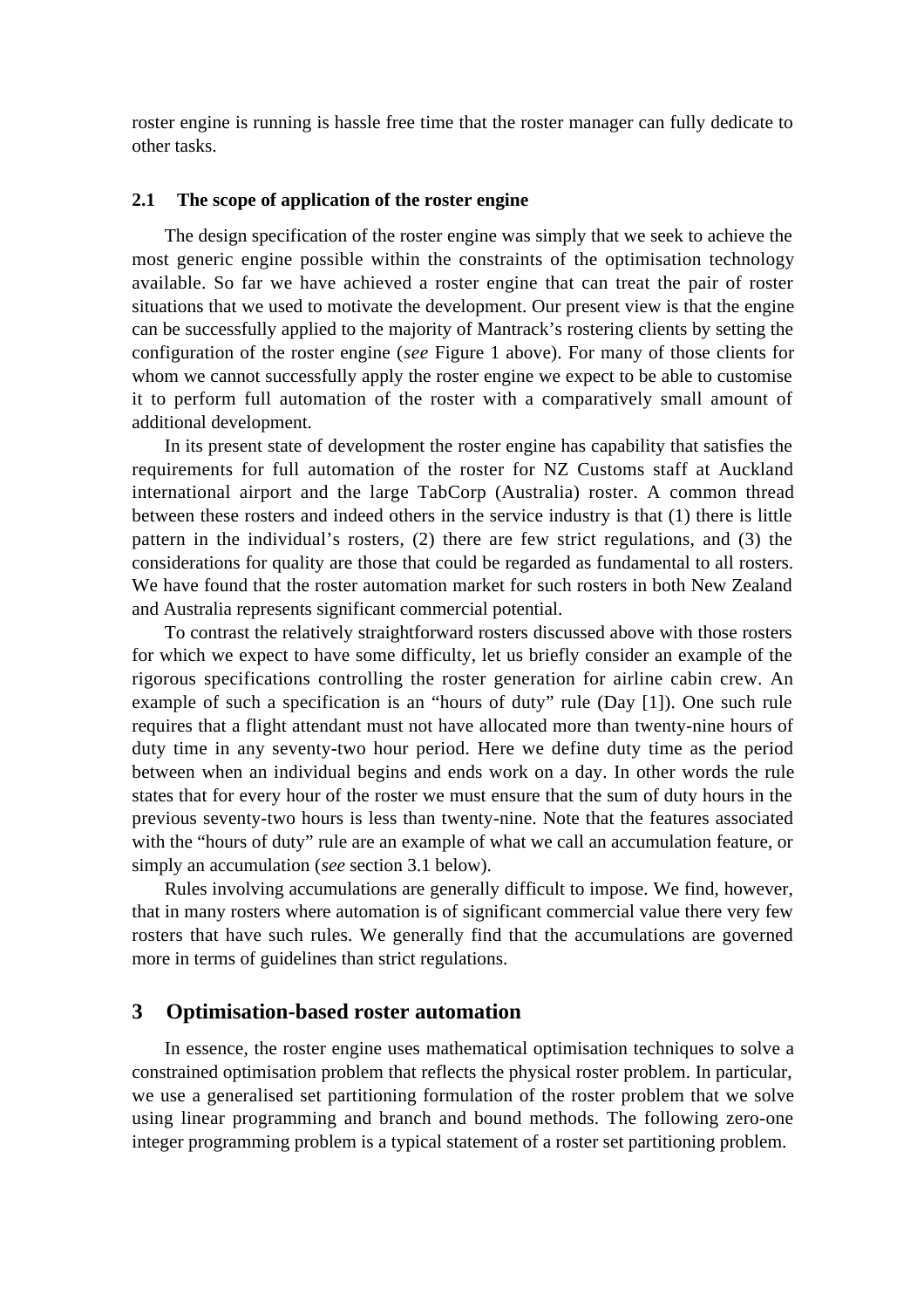Minimise  $z = c^{\mathrm{T}} x$ 

subject to  $A_w x \ge b$ ,  $A_s x = e$ , and  $x = (x_1, x_2,..., x_n)^T$ ,  $x_i \in \{0,1\}$  for  $i = 1,2,...,n$ 

where  $c$  is a given vector with positive real valued costs,

 $A_w$  is a given matrix with 0 or 1 entries (work constraint matrix),

*b* is a given vector with positive integer valued entries,

*A*s is the staff constraint matrix,

and *e* is a vector with all 1 valued entries.

We will not discuss the above formulation in any detail, suffice to say the following: -

- The vector inequality constraint of the above problem represents the requirement that we have at least the given number of staff working on each of the associated shifts.
- The vector equality constraint governs the selection of exactly one individual's roster per staff member from the set of individual's rosters proposed for each staff member.

When we execute the roster engine it essentially cycles over two steps. Step (1) generates the roster problem, and step (2) solves the generated roster problem.

The main processes in step (1) are the generation of a set of proposed individual's rosters for each staff member and the evaluation of a real valued cost for each individual's roster reflecting its quality. In the activity of step (1) we are concerned with (a) imposing the regulations that govern the generation of the proposed individual's rosters and (b) making measurements of the quality of each of the proposed individual's rosters. We do not discuss these processes in any detail.

Issues associated with step (2) are discussed in section 3.2 below.

# **3.1 A view of the management of roster regulations and quality: modelling the roster problem**

In this section we present a classification view of the rules and quality issues that influence roster generation. We label these categories as (1) daily shifts, (2) daily shift transitions, (3) work stretches, and (4) accumulations.

A daily shift is a pattern of work over a day; the most simple of which is continuous paid work from the time an employee arrives to their finish time for the day. Another common configuration of a daily shift is the 'split' shift where we have two pieces of work separated by an unpaid break. A work stretch is a set of days defined by a pattern of work. If we consider the work assigned to an individual across a number of days we identify a work stretch as a maximal set of consecutive worked days coupled with the maximal set of subsequent consecutive days off. An accumulation refers to the accumulated value, over the roster period, of a measurable attribute of an individual's roster. An example of an accumulation is the number of paid hours an individual's roster contains.

The four categories are inherent in the design of the roster engine. As such we use these categories as guidelines for how we implement additional capability for the management of new roster regulations and quality. Arguably, these categories are exhaustively inclusive of all features we will require to address in rosters. They are however at least inclusive of all features we have been required to address in the rosters surveyed so far.

The following lists some examples of features in these categories.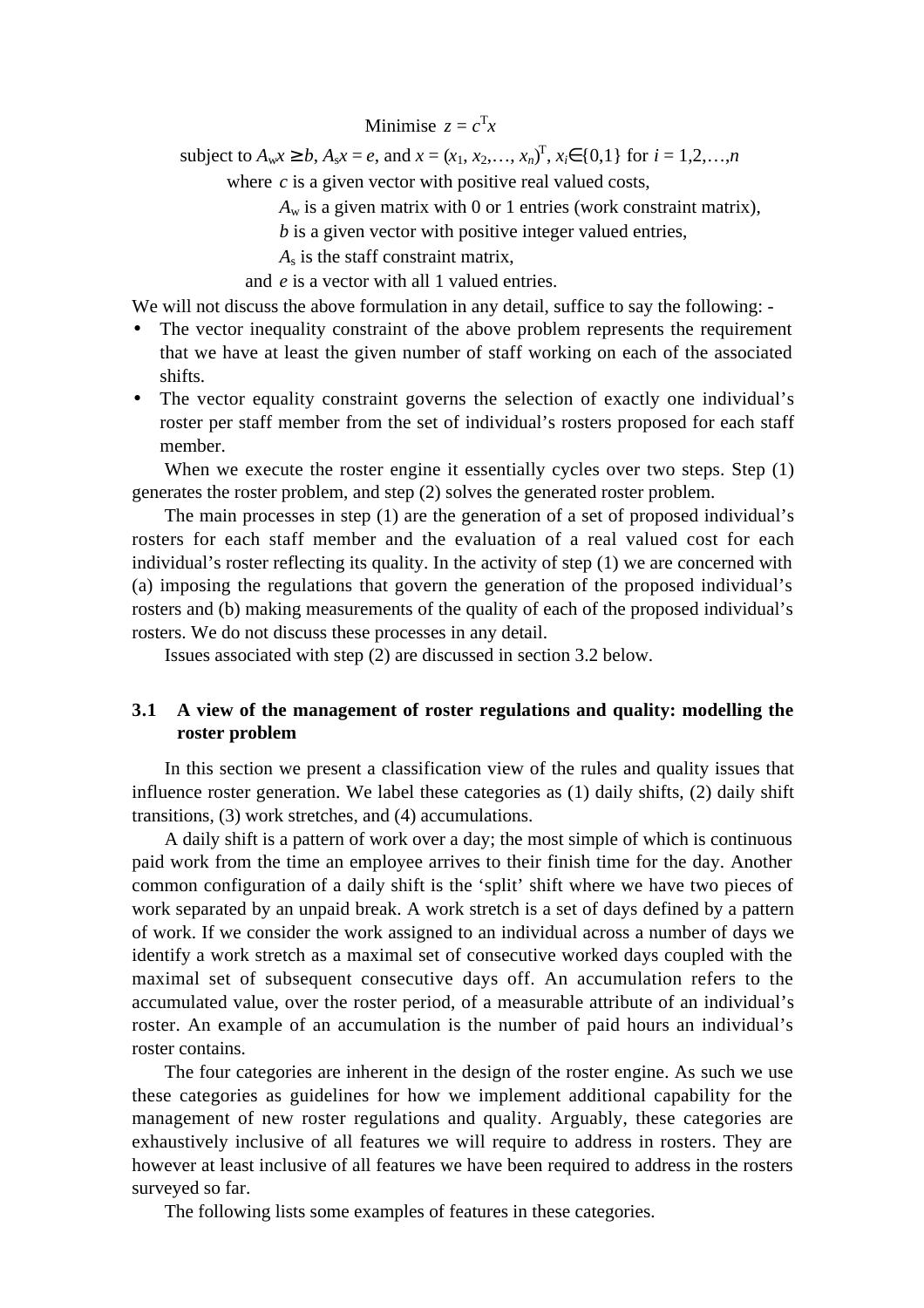| Daily shift:    | • The time between an individual's start and finish time on a day.                    |
|-----------------|---------------------------------------------------------------------------------------|
|                 | • The individuals' preferences for availability during the day.                       |
|                 | Daily shift transitions: • Minimum time off between daily shifts on consecutive days. |
|                 | • Consistency of start times on consecutively worked days.                            |
| Work stretches: | • A minimum number of days off after a long set of worked                             |
|                 | days.                                                                                 |
|                 | $\bullet$ "Single days off".                                                          |
| Accumulations:  | • The paid hours an individual should have over the roster.                           |

- - "Hours of duty" rules.

#### **3.2 Solving the roster problem**

Currently, we are successfully treating the roster set partitioning problems we construct using the standard approach that involves relaxing the integer constraints and solving the associated linear programming problem and, where necessary, using a branch and bound search to obtain an acceptable integer solution. We solve the linear programming problems using a specialised version of the revised simplex method that incorporates methods to treat the high levels of degeneracy that we find in roster set partitioning problems.

There are a number of well documented difficulties associated with using the foregoing approach for solving the roster set partitioning problem. In this discussion we focus on (1) the exponential behaviour of the constraint matrix column dimensions with respect to the number of roster days and (2) the average complexity, as a function of basis size, of resolving a fractional LP relaxation solution using a branch and bound search. Of particular interest in this discussion we present two methods that we have implemented in PETRA. These are (1) sub-roster decomposition (Day [1]) and (2) a method of column enumeration with pricing.

Firstly, however, let us briefly discuss the background of other methods that have been successfully implemented to handle these difficulties.

A popular method for handling the exponential column dimension is column generation. A popular approach, which is successfully implemented in many projects, is the use of dynamic programming optimisation in a column generation process.

An approach to the management of complexity in the branch and bound search, which we have implemented in PETRA, is the method of constraint branching (Ryan [2]) combined with a depth first search strategy where we accept the first integer solution encountered. Another method for managing the complexity of the branch and bound search which is often combined with column generation is to assume structure in the physical roster problem to improve limited subsequence (Day [1]) in the constraint matrix and therefore reducing the potential in the constraint matrix for fractional solutions.

Our design specification has required us to provide a generic framework for treating these difficulties. We found that column generation methods currently available were perhaps not flexible and robust enough in their implementation for our purposes. We have found that the two methods we have implemented have afforded us flexibility to treat a wide range of problems yet still providing the high level of performance. Let us briefly discuss these two methods.

In sub-roster decomposition we separate the roster period into several smaller overlapping roster sub-periods (sub-rosters), treating these roster sub-problems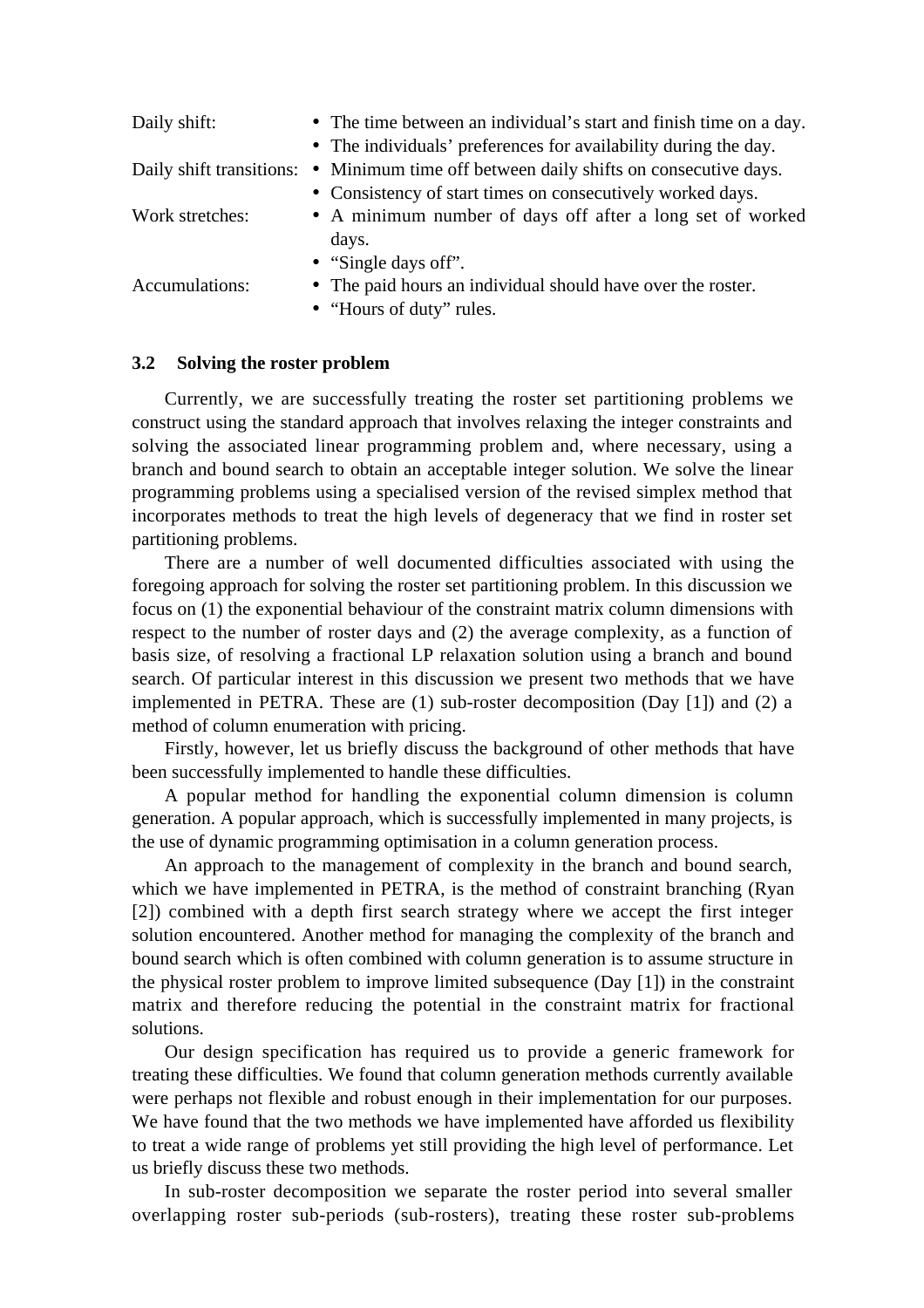separately and progressively aggregating the full length individual's rosters for each staff member.<sup>2</sup> This helps reduce the number of possibilities of individual's rosters we may have and hence the number of columns. We should also note that with control over the sub-roster size we are also provided with control over the basis size and therefore we may have a degree of control over the potential in the constraint matrix for fractional solutions. Note that using straightforward column generation without a limited subsequence framework does not allow any such control.

Despite the use of the sub-roster decomposition to manage the exponential column dimension, the sub-problems we solve are often large even when we consider subrosters of two days in length. An example of this is the TabCorp roster where we have upward of 175,000 columns per two-day sub-roster problem. Motivated by this we have implemented a simple method of column enumeration with pricing to allow us to manage the size of the active column subset<sup>3</sup> by adding new negative reduced columns during solving of the linear relaxation problem.

Our approach using column enumeration with pricing has been facilitated by the efficiency of our problem construction algorithm to enumerate columns. How this comes about is clear if we imagine the situation where we can construct columns and evaluate both their cost and their reduced cost just as fast as we could price them if they were stored in memory. Indeed, we would prefer this approach since we avoid the process of constructing and then storing the columns and we also avoid the slowing effects of rapid memory accesses across large volumes of memory during RSM pricing. Although we cannot enumerate columns as fast as we can price them we do enumerate columns very fast. This has given rise to the possibility of some interesting and potentially advantageous trade-offs between storing and enumerating columns for the active subset.

Rather than enumerating and storing the entire set of columns a priori we have simply enumerated the first 200 columns for each individual and used column enumeration with pricing to add further entering variable columns to the active subset as they are required. Currently we have implemented column enumeration with pricing using a crude full-enumeration approach. This approach sees us performing column enumeration for each staff member, evaluating both costs and reduced costs, and terminating each enumeration when either: (1) we have added 200 columns with negative reduced cost to the active subset, or (2) we have enumerated the full set of columns for the individual. More advanced approaches that focus the column enumeration with pricing using the dual information are being developed.

An interesting point worth discussing here concerns the behaviour of the sub-roster decomposition approach in complying with regulations controlling the roster generation. In particular compliance with rules associated with accumulations is difficult to guarantee using the sub-roster decomposition approach. To treat these and other potential shortcomings of the sub-roster decomposition approach we have configured the engine to perform multiple re-optimisation passes over the roster. In each pass after the initial pass we are re-rostering each sub-period with the intention that the optimisation will adjust what occurs in the roster sub-periods, with respect to the

 $\overline{a}$ 

<sup>&</sup>lt;sup>2</sup> Note that we define the LP costs of the proposed individual's rosters in each sub-problem to be the LP cost of the associated individual's roster for the entire roster period.

 $3$  We define the active column subset as the set of columns stored in memory that are priced by the revised simplex method.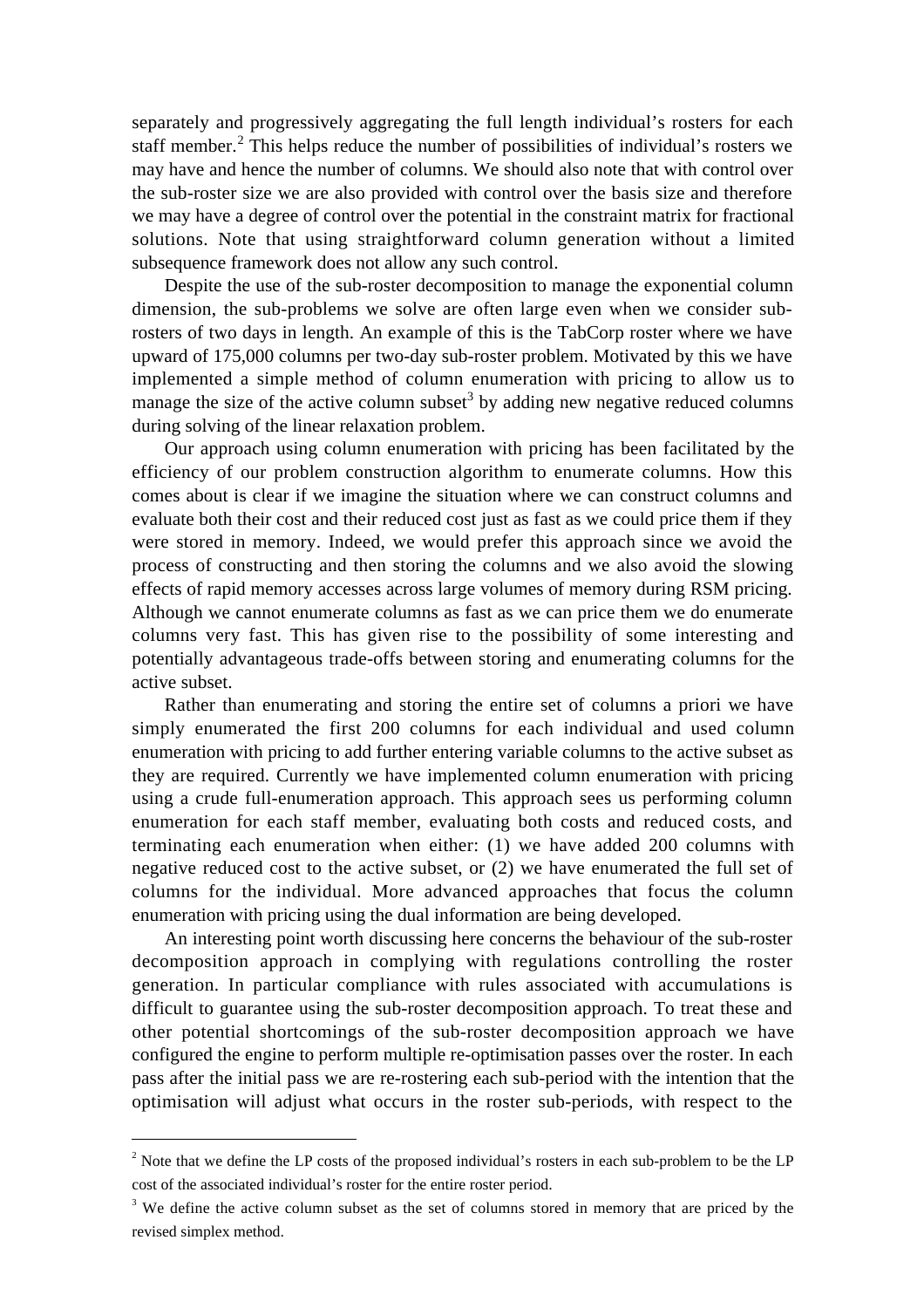changes in the adjacent sub-rosters, and therefore improve the state of the overall roster. There is clearly a potential that we may become trapped in a local minimum of the fulllength roster problem objective. However, results have so far shown that we can nevertheless achieve high quality results.

# **4 An overview of the development**

The roster engine is essentially composed of two code components (1) the core solving engine and (2) the roster problem manager. These two code components reflect the two steps described in section three: generating the problem and solving the problem. We will discuss some interesting aspects of the code that has been developed for these two components in the following subsections. Firstly, however, due to the unusual amount of commercial priority compared to academic priority that has motivated this project let us briefly discuss and compare the procedural approach to software development with the industry standard object-oriented approach.

Procedural approaches to coding mathematical software typically result in highly tuned code that is generally the fastest code that can perform the given task. Operations research practitioners generally advocate such an approach since we may typically argue that if we develop code to perform optimisation why should it not be optimised itself? However, procedural approaches have by most experience lead to unwieldy software as the system develops and the code files grow in size and number. The objectoriented approach in contrast to the procedural approach has repeatedly demonstrated that it can permit inexpensive development of very complex software applications although it is generally perceived to result in slower code. Advantages of an objectoriented approach include the increase in reuse of design and development of code, and enhanced flexibility of code.

Considerations for the benefits of object-oriented design have motivated recent work in applying a quasi object-oriented approach to the revision of existing procedural code in the roster problem manager.<sup>4</sup>

#### **4.1 A software framework for generating roster set partitioning problems**

As we described in section 3.2 the roster problem manager is able to decompose the full-length roster into roster sub-periods. The roster sub-problems are solved sequentially to construct the full-length individual's rosters for each staff member.

The roster problem manager uses an efficient incremental costing enumeration algorithm to pre-construct the sets of proposed individual's rosters and evaluate the cost coefficients. By incremental costing we mean that the cost calculations made for each column we construct are reused in the cost calculation we make for the subsequent column we construct. Using this approach we have exploited the relationship between successively constructed columns to reduce floating-point calculations required evaluating the cost coefficients (and column reduced costs). As such we have made significant reductions in computational effort required during column enumeration.

#### **4.2 The ZIP\_R IP solver framework**

 $\overline{a}$ 

<sup>&</sup>lt;sup>4</sup> We use the word *quasi* in the sense that much of the functionality that we can achieve using true objectoriented languages such as C++ and Delphi is not possible using the Fortran 90/95 specification.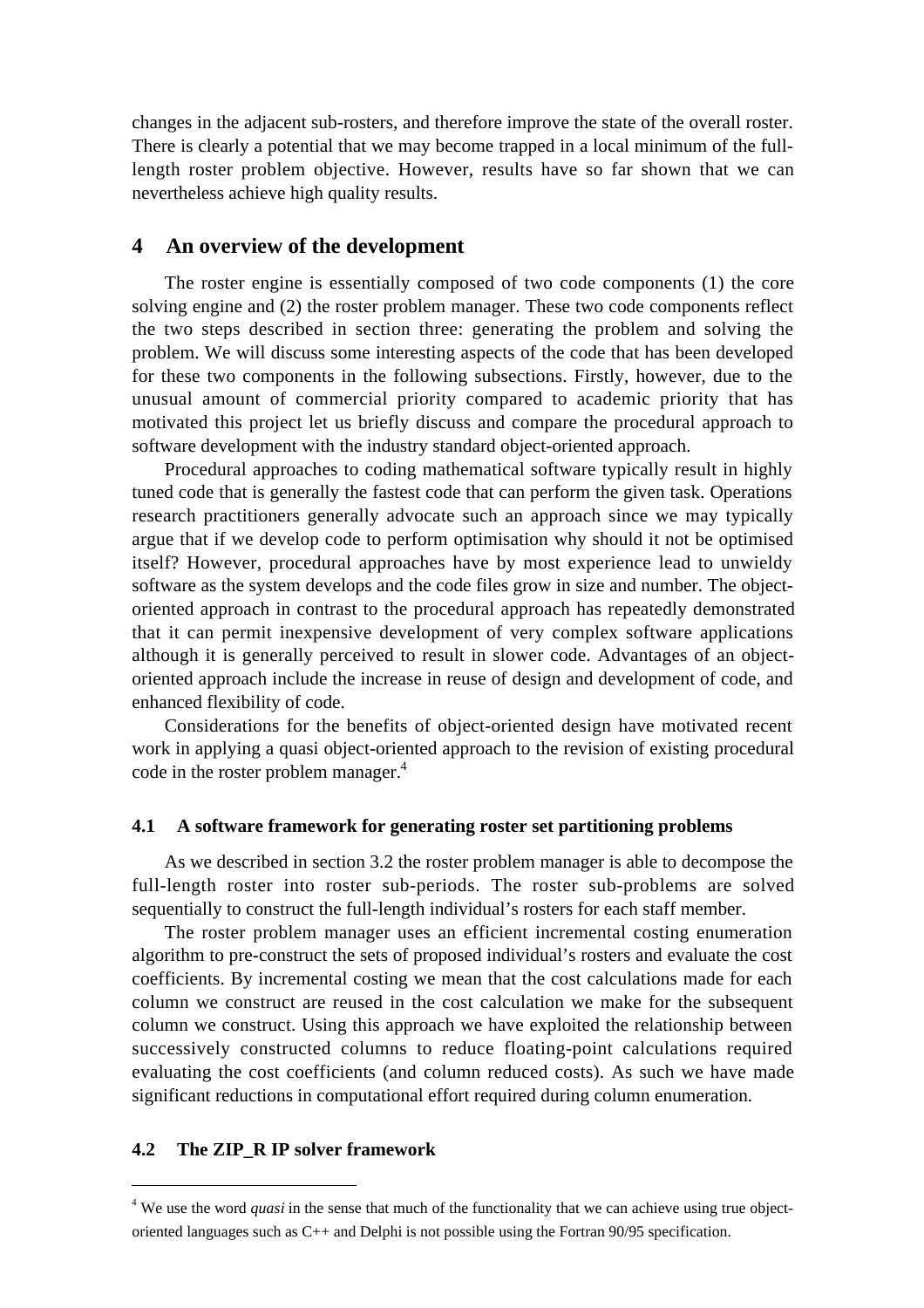A significant part of the development to date has been involved with producing a framework wrapper around the ZIP (Ryan [3]) package. This development combines the ZIP package and framework wrapper into a callable library of routines and defines a set of call-back routines that the user has responsibility to code and maintain. The combined ZIP package and framework wrapper has been titled ZIP\_R (zero-one integer programming software for rostering). Without going into detail we will highlight some features of the ZIP\_R package.

The general form of the ZIP\_R package is in a similar style to the original ZIP package, particularly in the use of user call-back routines. However we should note the fundamental difference in that the ZIP\_R package provides storage capability for the constraint matrix and cost coefficients. With the addition of storage capability the ZIP\_R package has a style similar to solver packages such as C-Plex while it still provides all of the flexibility of the original ZIP package.

With the addition of storage capability, the ZIP\_R package contains functionality that is provided by the user in the original ZIP configuration. This functionality is undertaken by 'private' routines in ZIP\_R and hidden from the user. During the solving process ZIP\_R calls to the user's call-back routines allowing the user to customise the way that ZIP\_R operates on the stored column information. In this way, the new callback architecture of ZIP\_R both contains and extends that of the original ZIP package.

In the following we briefly summarise some features of the ZIP\_R package. *Feature 1: Column grouping.*

The columns stored in ZIP\_R are assigned to user defined column groups. The use of the column grouping facilitates:

- (1) Selective pricing of column groups in ZIP\_R storage.
- (2) Improved pricing performance by allowing the use of specialised pricing procedures for each column group. For example columns that have zero-one entries can be priced efficiently by exploiting the sparse storage representation.
- (3) Storage representations customised for each column group for improved compact storage.

#### *Feature 2: User definable encoding of stored columns.*

The columns stored in ZIP\_R storage may use a user-definable storage encoding. This allows the user to exploit particular considerations for the problem specific structure of the columns to reduce the sizes of the column data representations. Reducing the size of the columns in storage improves the efficiency with which the columns are accessed in memory. To interpret the stored column data, the ZIP\_R package calls back to the user to get decoding instructions before executing processes that 'hit' encoded column data such as pricing and constraint branching.

*Feature 3: Dynamic and static column storage.*

Columns may be stored in the ZIP\_R storage using either dynamic or static modes of column storage. Columns stored in the static mode remain fixed in storage until the storage structure is reset. Columns stored using the dynamic mode may be overwritten in storage by other subsequently written dynamic columns.

The dynamic mode of column storage is particularly useful in a column generation approach to solving the rostering problems as a means of managing the size of the constraint matrix column dimension. For example the user can define a criterion for column quality that can be used to increase the density of 'good' columns in the active subset by replacing only those with lowest quality. Improving the density of good columns can potentially have significant impact on the solving performance.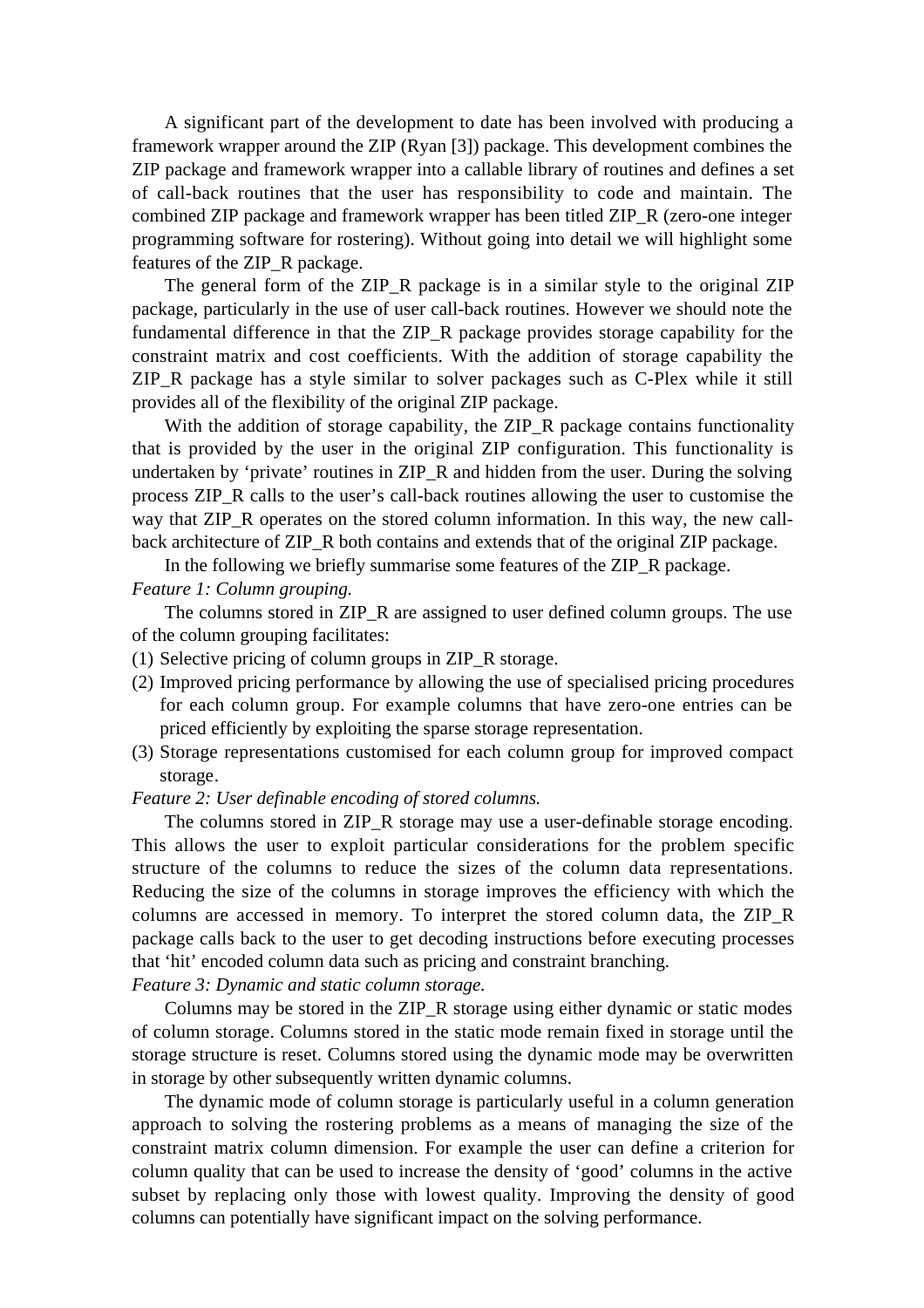#### *Feature 4: Standard facility for column generation.*

The ZIP\_R package column generation facility involves a dedicated call-back to the user in the event of a 'no entering variable' condition after the RSM pricing step. The ZIP\_R column storage can be called to store columns whenever the execution thread is outside the ZIP\_R library so that the user may in fact column generate at any time.

# **5 An example of the roster engine applied**

In this section we present some results of the roster engine for the TabCorp phonebetting call centre roster. We focus particularly on the performance of the sub-roster decomposition approach for treating rules and quality considerations associated with accumulations.

To demonstrate the quality that we are achieving with re-optimisation passes we present and discuss comparative results from the TabCorp roster focussing particularly on the accumulation feature of the roster, which relates to staff requests for the number of jobs they are allocated over the roster. The quality consideration for the accumulation simply says that we should attempt in our allocations of jobs to comply with the numbers of jobs staff have requested per weekly roster.

Let us first briefly outline some interesting features of the optimisation of this roster problem.

With the use of the sub-roster decomposition, the weeklong roster is split into six two-day sub-rosters where adjacent sub-rosters overlap with one day. There were 693 staff and an average of 70 work constraints in each sub-roster problem. Staff could perform either a single or 'split' shift on a day. The addition of the 'split' shift approximately doubled the number of daily shifts on each day compared to the number of daily shifts if the staff had only been able to perform single shifts. Using column enumeration with pricing and dynamic column storage allowed us to cap the column storage for each staff member to 200 columns. This resulted in sub-roster problems with constraint matrices of between 40 and 100 thousand columns. One pass across the 7 day roster took around ten minutes on a Pentium 266 PC.

In the following plot we illustrate the quality of the accumulation feature in three rosters over the same period generated by (1) the existing roster automation engine at TabCorp roster, (2) a single pass using the PETRA roster engine, and (3) a double pass using the PETRA roster engine.